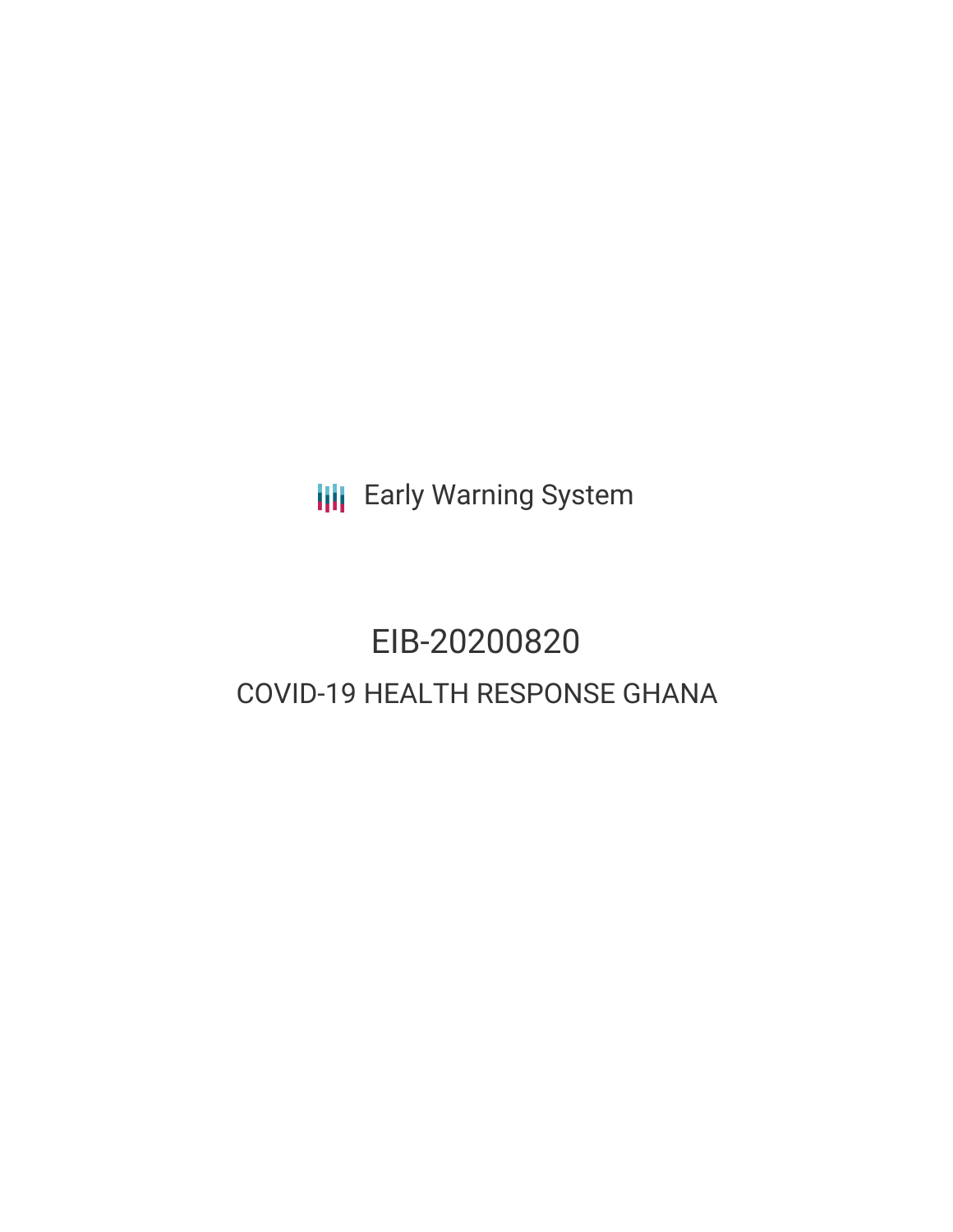

#### **Quick Facts**

| <b>Countries</b>               | Ghana                          |
|--------------------------------|--------------------------------|
| <b>Financial Institutions</b>  | European Investment Bank (EIB) |
| <b>Status</b>                  | Approved                       |
| <b>Bank Risk Rating</b>        | U                              |
| <b>Voting Date</b>             | 2020-12-14                     |
| <b>Borrower</b>                | Government of Ghana            |
| <b>Sectors</b>                 | <b>Education and Health</b>    |
| <b>Investment Type(s)</b>      | Loan                           |
| <b>Investment Amount (USD)</b> | $$91.12$ million               |
| <b>Loan Amount (USD)</b>       | $$91.12$ million               |
| <b>Project Cost (USD)</b>      | $$109.34$ million              |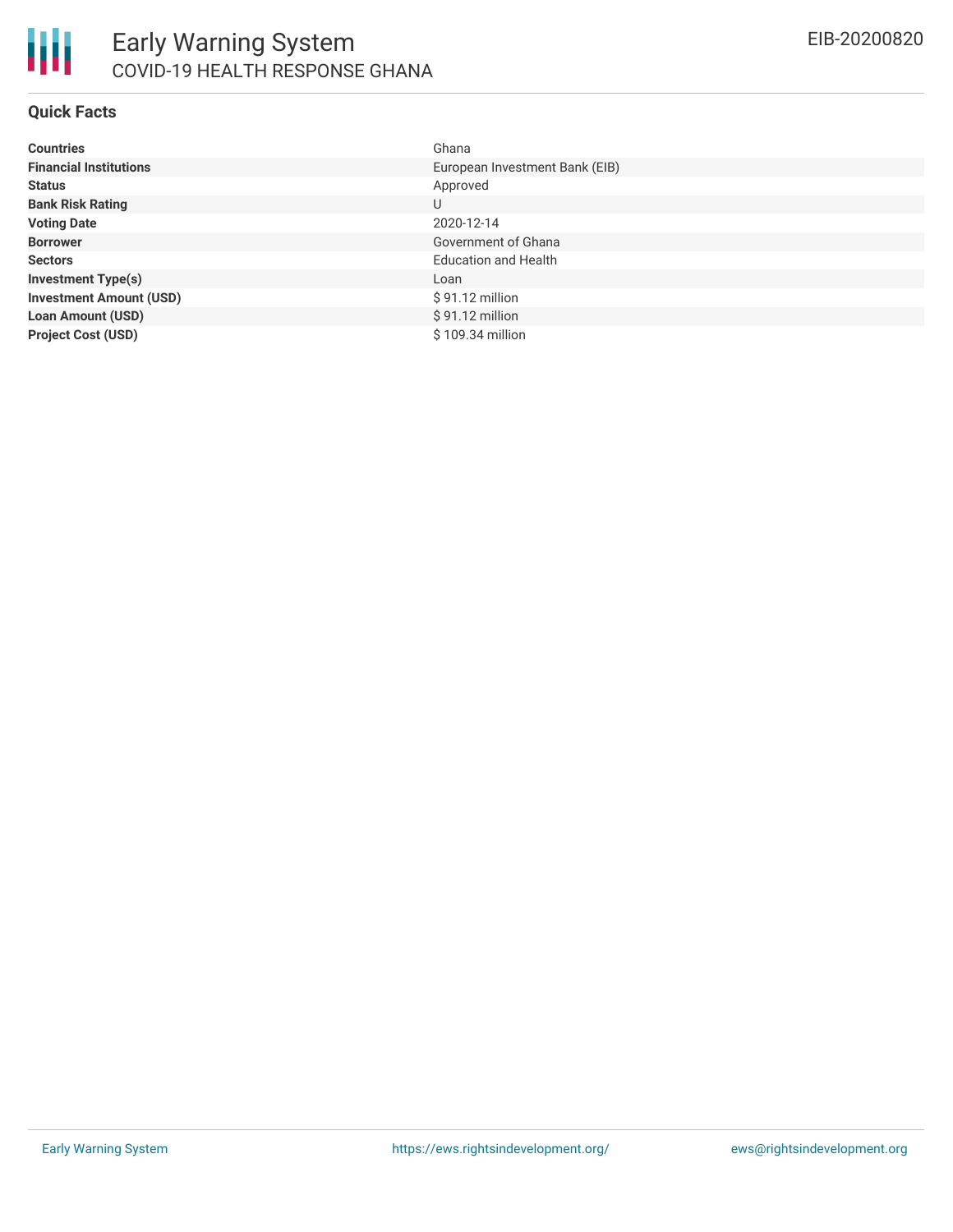



### **Project Description**

According to EIB website, the project aims at supporting the Government of Ghana in its COVID-19 national response plan. This includes acquisition of medical equipment and supplies, medicines, logistics, as well as the strengthening of the medical heath system.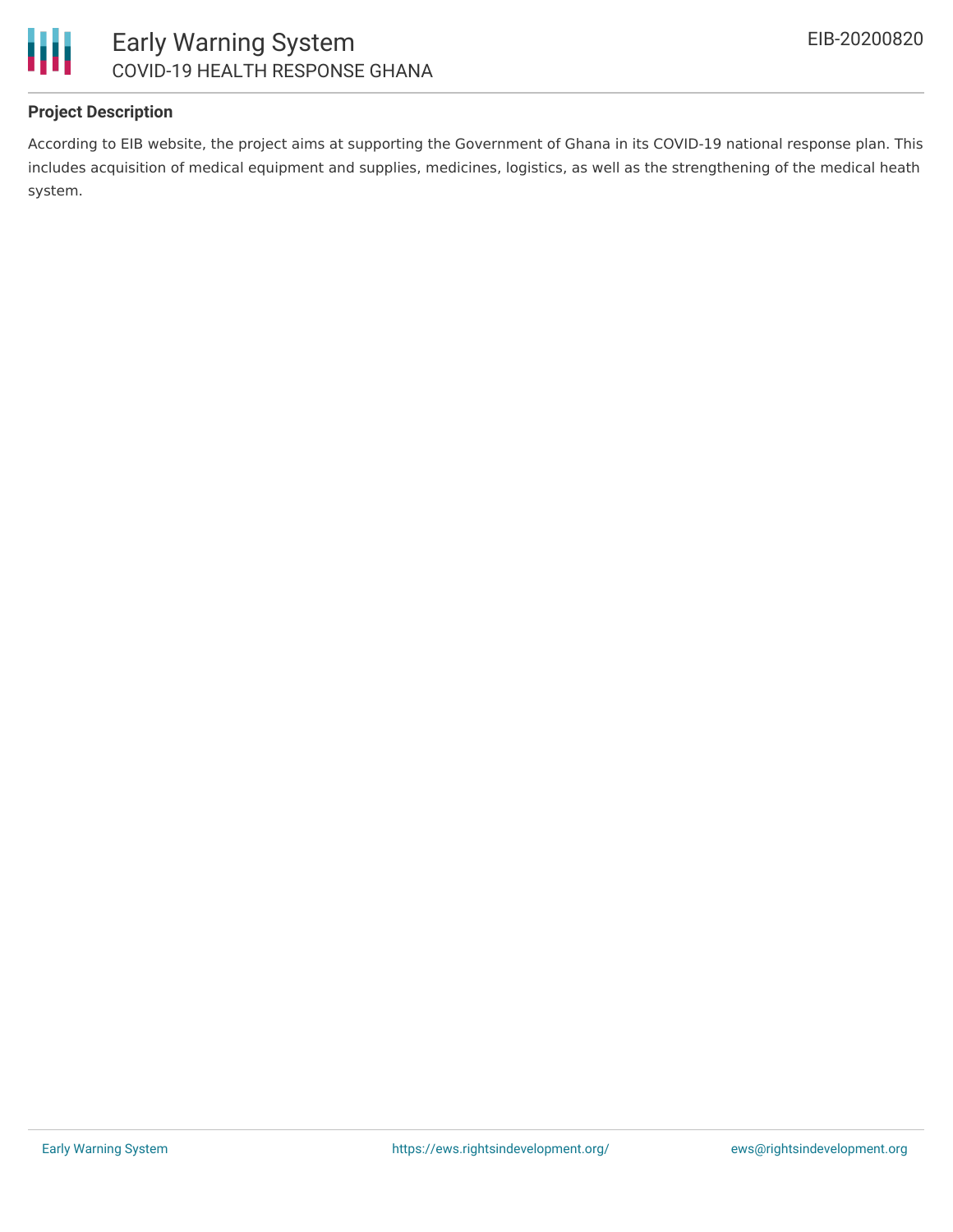

#### **Investment Description**

European Investment Bank (EIB)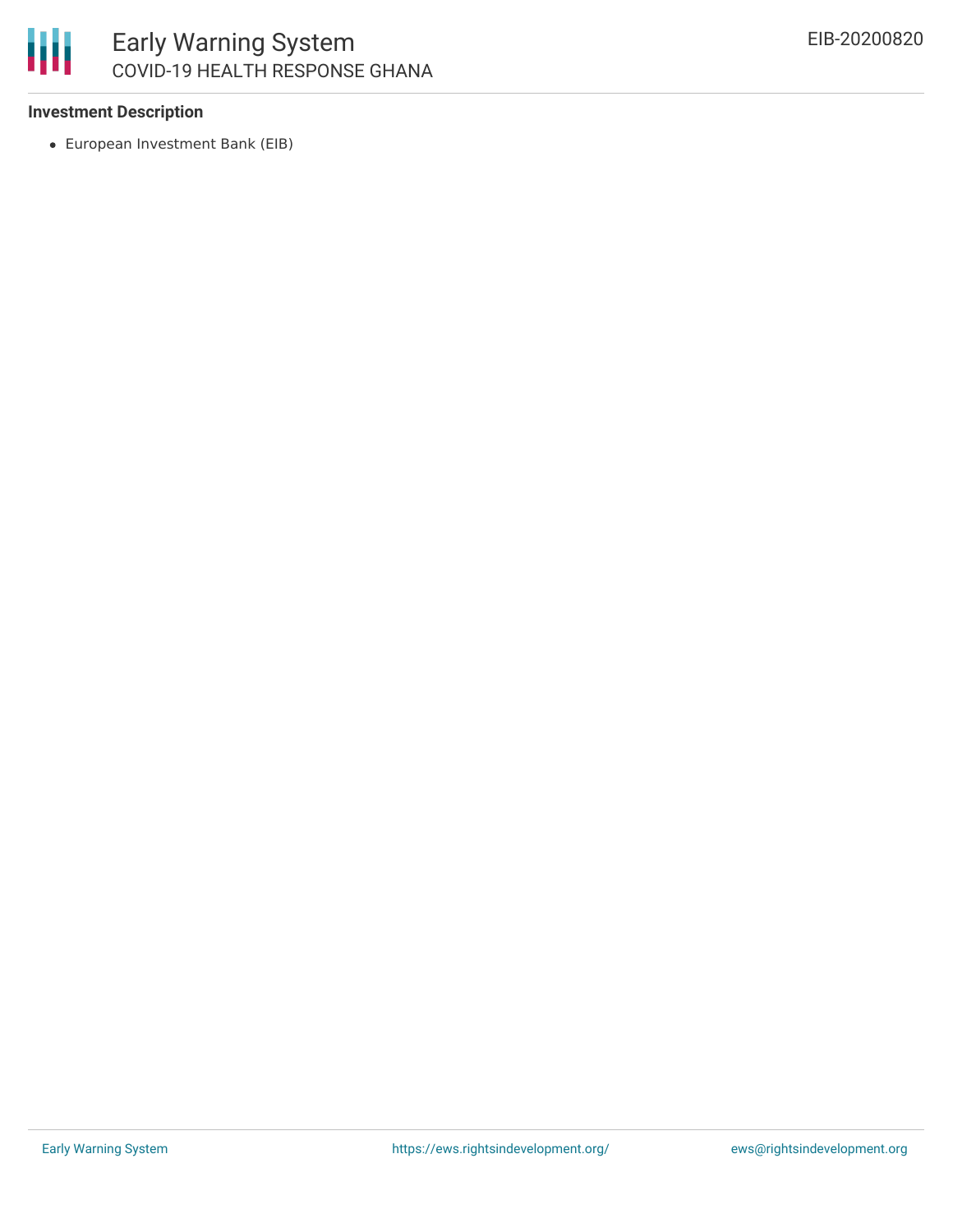#### **Contact Information**

No contact information provided at the time of disclosure.

#### **ACCESS TO INFORMATION**

You can submit an information request for project information at: https://www.eib.org/en/infocentre/registers/requestform/request-form-default.htm

#### **ACCOUNTABILITY MECHANISM OF EIB**

The EIB Complaints Mechanism is designed to facilitate and handle complaints against the EIB by individuals, organizations or corporations affected by EIB activities. When exercising the right to lodge a complaint against the EIB, any member of the public has access to a two-tier procedure, one internal - the Complaints Mechanism Office - and one external - the European Ombudsman. A complaint can be lodged via a written communication addressed to the Secretary General of the EIB, via email to the dedicated email address: complaints@eib.org, by completing the online complaint form available at the following address: http://www.eib.org/complaints/form via fax or delivered directly to the EIB Complaints Mechanism Division, any EIB local representation office or any EIB staff. For further details, check:

http://www.eib.org/attachments/strategies/complaints\_mechanism\_policy\_en.pdf

When dissatisfied with a complaint to the EIB Complaints Mechanism, citizens can then turn towards the European Ombudsman. A memorandum of Understanding has been signed between the EIB and the European Ombudsman establishes that citizens (even outside of the EU if the Ombudsman finds their complaint justified) can turn towards the Ombudsman on issues related to 'maladministration' by the EIB. Note that before going to the Ombudsman, an attempt must be made to resolve the case by contacting the EIB. In addition, the complaint must be made within two years of the date when the facts on which your complaint is based became known to you. You can write to the Ombudsman in any of the languages of the European Union. Additional details, including filing requirements and complaint forms, are available at: http://www.ombudsman.europa.eu/atyourservice/interactiveguide.faces